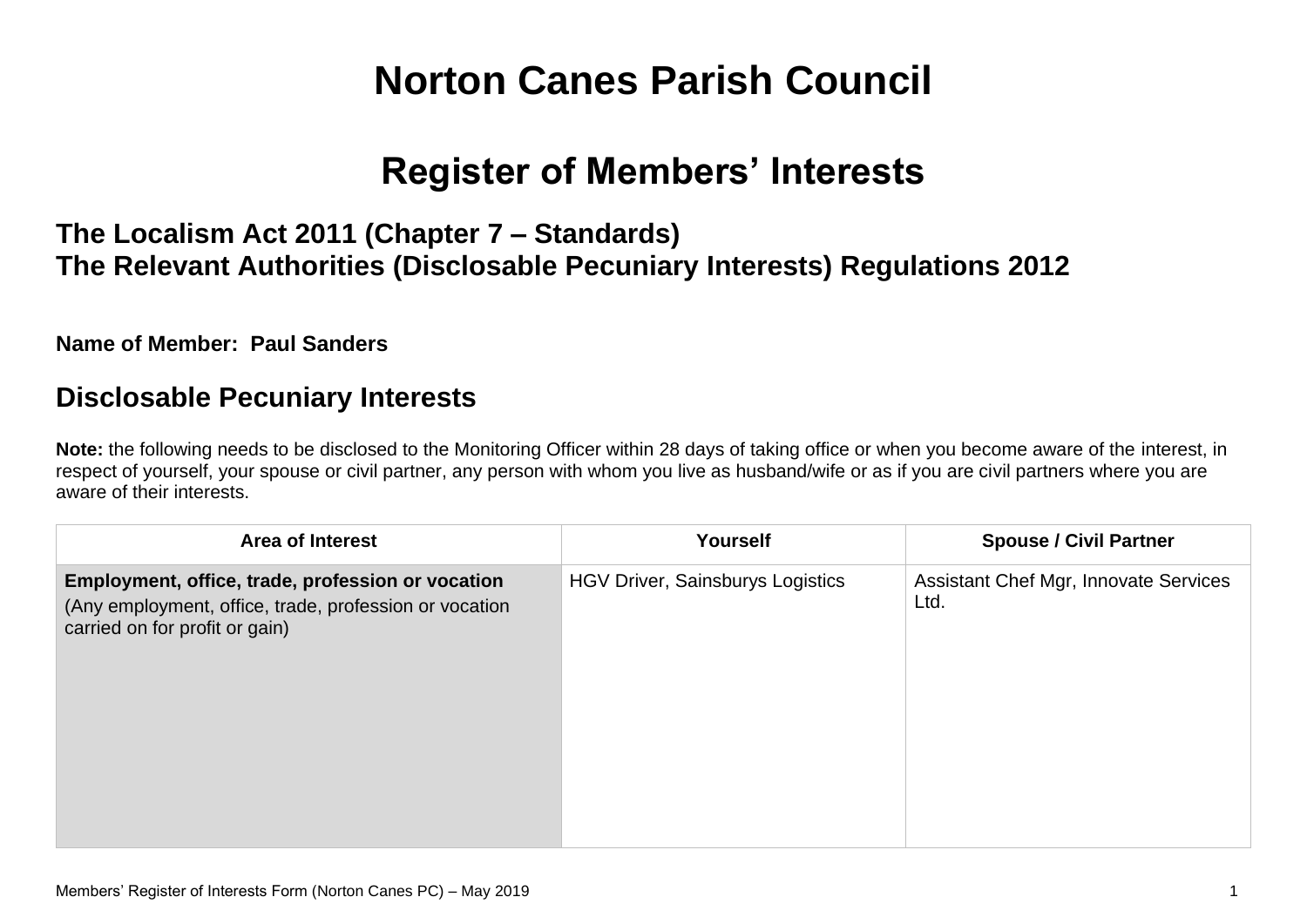| <b>Area of Interest</b>                                                                                                                                                                                                                                                                                                                                                                                                                               | Yourself                                                                              | <b>Spouse / Civil Partner</b>                                                         |
|-------------------------------------------------------------------------------------------------------------------------------------------------------------------------------------------------------------------------------------------------------------------------------------------------------------------------------------------------------------------------------------------------------------------------------------------------------|---------------------------------------------------------------------------------------|---------------------------------------------------------------------------------------|
| Sponsorship<br>(Any payment or provision of any other financial benefit<br>(other than from the relevant authority) made or provided<br>within the relevant period in respect of any expenses<br>incurred in carrying out duties as a member, or towards the<br>election expenses.<br>This includes any payment or financial benefit from a trade<br>union within the meaning of the Trade Union and Labour<br>Relations (Consolidation) Act 1992(a). | None                                                                                  | None                                                                                  |
| <b>Contracts</b><br>(Any contract which is made between the relevant person<br>(or a body in which the relevant person has a beneficial<br>interest) and the relevant authority -<br>(a) under which goods or services are to be provided or<br>works are to be executed; and<br>which has not been fully discharged.<br>(b)                                                                                                                          | None                                                                                  | None                                                                                  |
| Land<br>(Any beneficial interest land which is within the area of the<br>relevant authority)                                                                                                                                                                                                                                                                                                                                                          | 1 Norton Grange<br><b>Norton Canes</b><br>Cannock<br>Staffordshire<br><b>WS11 9QZ</b> | 1 Norton Grange<br><b>Norton Canes</b><br>Cannock<br>Staffordshire<br><b>WS11 9QZ</b> |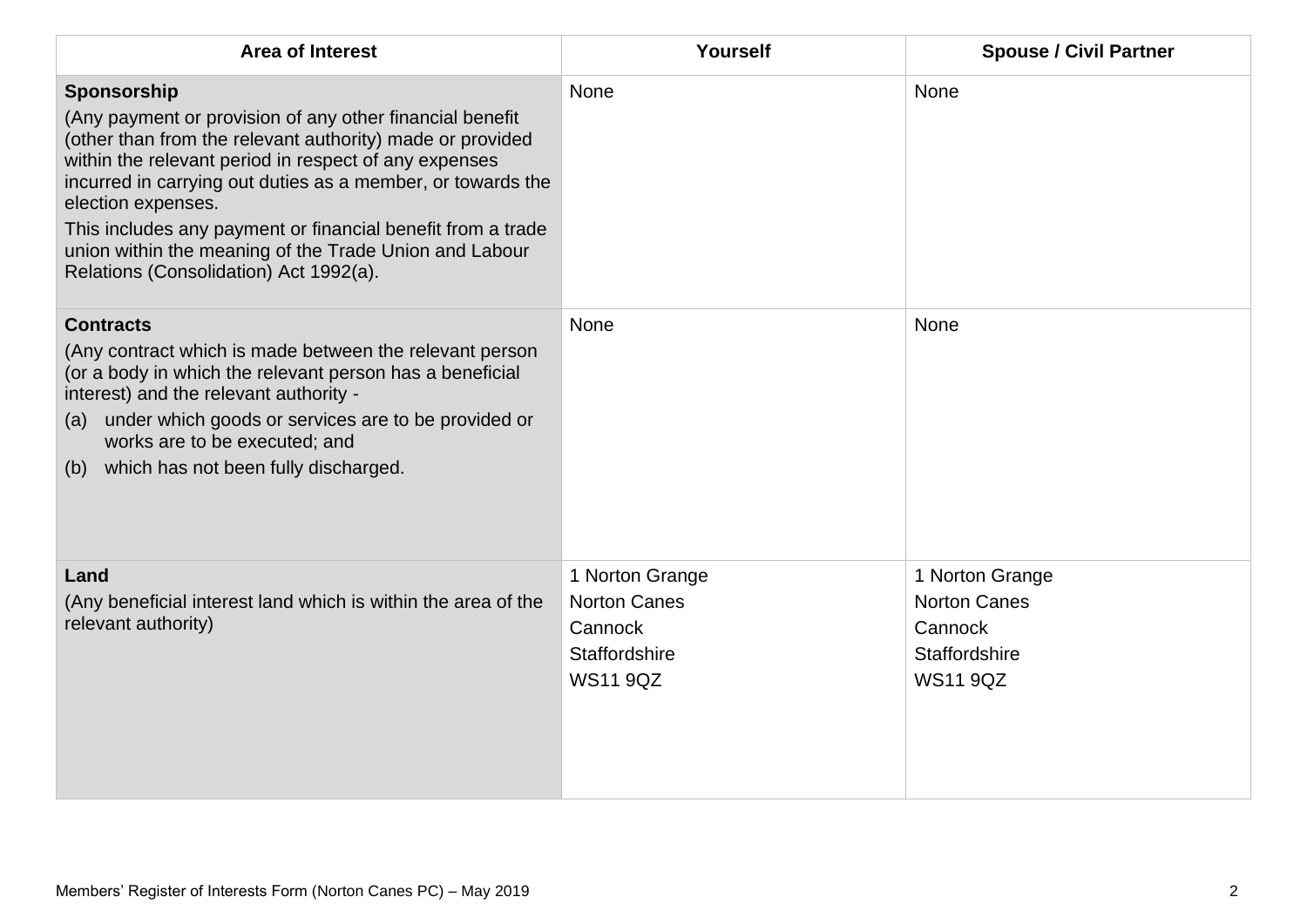| <b>Area of Interest</b>                                                                                                                                                                                                                                                                                                                                                                                                                                                                                                                                                                                                                              | Yourself | <b>Spouse / Civil Partner</b> |
|------------------------------------------------------------------------------------------------------------------------------------------------------------------------------------------------------------------------------------------------------------------------------------------------------------------------------------------------------------------------------------------------------------------------------------------------------------------------------------------------------------------------------------------------------------------------------------------------------------------------------------------------------|----------|-------------------------------|
| <b>Licences</b><br>(Any licence (alone or jointly with others) to occupy land in<br>the area of the relevant authority for a month or longer.                                                                                                                                                                                                                                                                                                                                                                                                                                                                                                        | None     | None                          |
| <b>Corporate tenancies</b><br>(Any tenancy where to your knowledge) -<br>the landlord is the relevant authority; and<br>(a)<br>the tenant is a body in which the relevant person has<br>(b)<br>a beneficial interest.                                                                                                                                                                                                                                                                                                                                                                                                                                | None     | None                          |
| <b>Securities</b><br>(Any beneficial interest in securities of a body where -<br>that body where to your knowledge has a place of<br>(a)<br>business or land in the area of the relevant authority;<br>and<br>either -<br>(b)<br>the total nominal value of the securities exceeds<br>(i)<br>£25,000 or one hundredth of the total issued<br>share capital of that body; or<br>if the share capital of that body is of more than<br>(ii)<br>one class, the total nominal value of the shares of<br>any one class in which the relevant person has a<br>beneficial interest exceeds one hundredth of the<br>total issued share capital of that class. | None     | None                          |